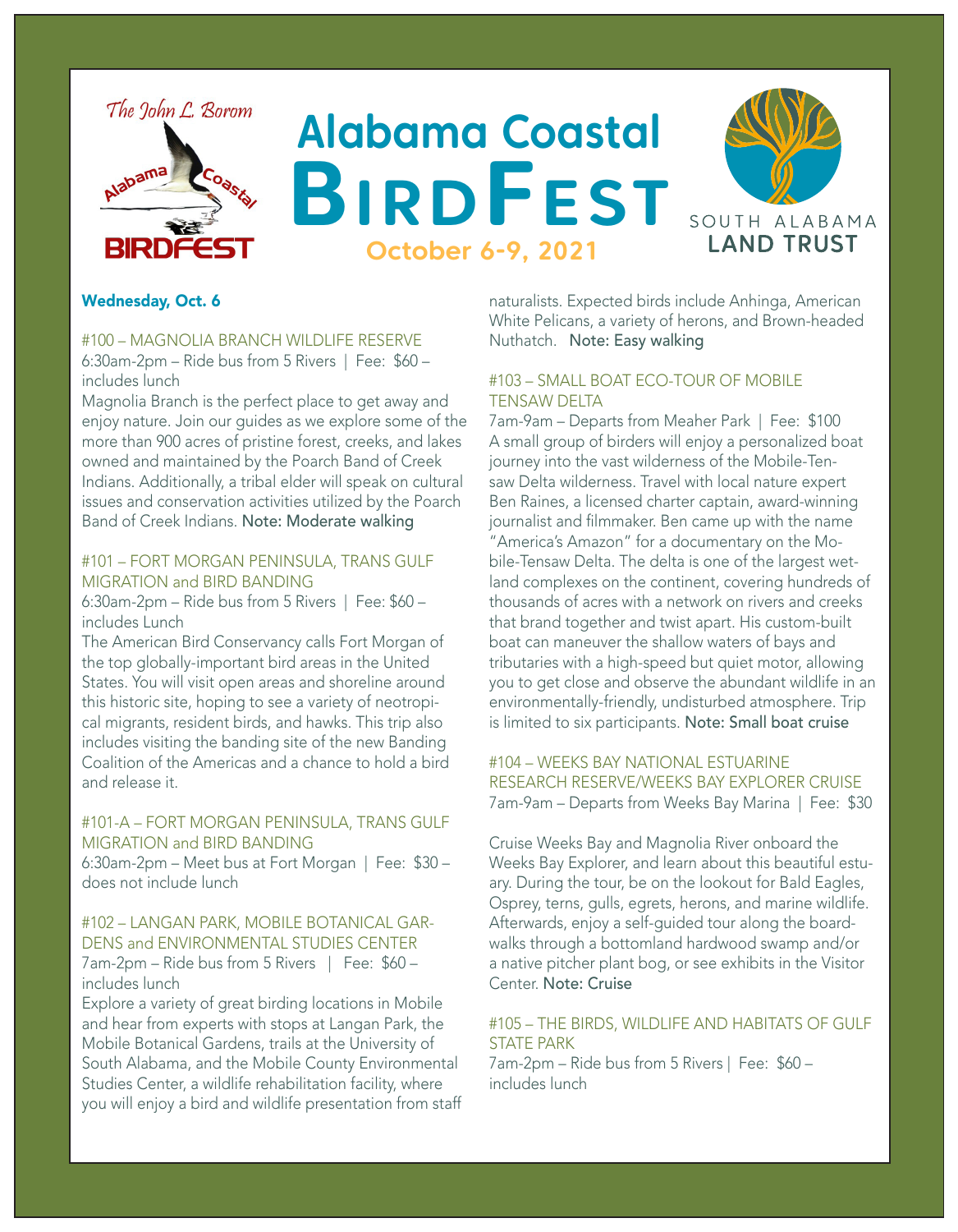Situated on the coast of the Gulf of Mexico, Gulf State Park is home to a variety of different ecosystems ranging from beaches to maritime forests and pine savannas. The park is home to a host of diverse species of plants and animals, including resident and migrating birds and several rare, threatened, or endangered species. Come explore the park and learn why it is so important to preserve this unique area.

## #106 – BLAKELEY STATE PARK NATURE WALK 9:30-11:30am – Meet at Blakeley State Park Entrance Fee: \$30

The extensive hardwoods at Blakeley State Park attract many migrant birds in October, including the striking Blackburnian Warbler. The park is also one of the best places in the Mobile area to find such resident birds as Hairy Woodpecker. In addition to birds, Blakeley State Park has a wonderful assortment of flowers that attract a great diversity of butterflies. It also is a seasonal home for many species of dragonfly ranging in size from Little Blue Dragonlet and Amanda's Pennant to several of the large clubtails. The nature walk gives you a great opportunity to hear and see many of the birds as well as other wildlife.

#107 – SOUTHEASTERN HUMMINGBIRDS **WORKSHOP** Noon-2pm – 5 Rivers | Fee: \$25

The program, taught by Fred Bassett, will discuss Ruby-throated hummingbirds in depth and introduce several western hummingbird species wintering in the Southeast and show how they are banded. Fred Bassett is a certified master bird bander who is president of Hummingbird Research, Inc, a non-profit organization dedicated to the study and preservation of hummingbirds. He has worked with birds for over twenty-five years. During the winter Fred documents western hummingbirds wintering in Alabama and Florida. Over the past twenty winters, he has captured more than 3,500 hummingbirds of eleven different species in that area. He travels each summer to study hummingbirds in western states and has done hummingbird research in Alaska and Canada. He has banded more than 30,000 hummingbirds at more than 1,200 locations from Miami, Florida to Haines, Alaska. Results of his research have been presented in several national publications.

#108 – BASICS OF BIRDING WORKSHOP 2pm-4pm – 5 Rivers | Fee: \$25

New to birding and want to enhance your experiences during BirdFest and beyond? Taught by local expert Carol Furman, this workshop will offer tips on what to look for and when, how to use binoculars, what you need to know about birding etiquette, and more.

#### #109 – SMALL BOAT ECO-TOUR OF MOBILE-TENSAW DELTA

2pm-4pm – Departs from Bartram Landing at 5 Rivers Fee: \$100 | See trip description for #103

#### #110 – ADVANCED BIRDING WORKSHOP 4pm-6pm – 5 Rivers | Fee: \$25

Take your birding knowledge to the next level with this advanced class, taught by Alabama Audubon's Olivia Morpeth and Sabrina Cobb.

#### #111 – SUNSET AIRBOAT TOUR

5:30pm-6:30pm – Departs from the Original Oyster House | Fee: \$55

Join Airboat Express for a beautiful evening exploring the Delta by airboat. This tour is a photographer's dream with chances to see eagles, gators, and other critters as well as a beautiful sunset over the water. Guides from Airboat Express are knowledgeable about the flora and fauna of the Delta and happy to educate all participants about the natural wonders they see. Note: Boat Tour

## #112 – DELTA SUNSET CRUISE

5pm-7pm – Departs from Cafe Del Rio Restaurant Fee: \$35

Explore the calm waters of the Mobile-Tensaw Delta and Northern Mobile Bay on this late afternoon boat tour. You'll explore the open marsh, watching for a variety of wildlife along the riverbanks as we make our way into Mobile Bay where we'll watch the sun set over the bay and the city of Mobile, Alabama. Snacks and soft drinks are provided. Note: Cruise

#### #113 – WELCOME RECEPTION AND PRESENTATION 5pm-7pm | Fee: \$40

Enjoy drinks and hors d'oeuvres on the outside deck of the famed Bluegill Restaurant on the Causeway. Catch a beautiful sunset over the Mobile skyline, meet your fellow birders, pick up local brochures, and enjoy "Nature Through Lenses" focusing on works from 2021 featured photographer, Andrew Haffenden.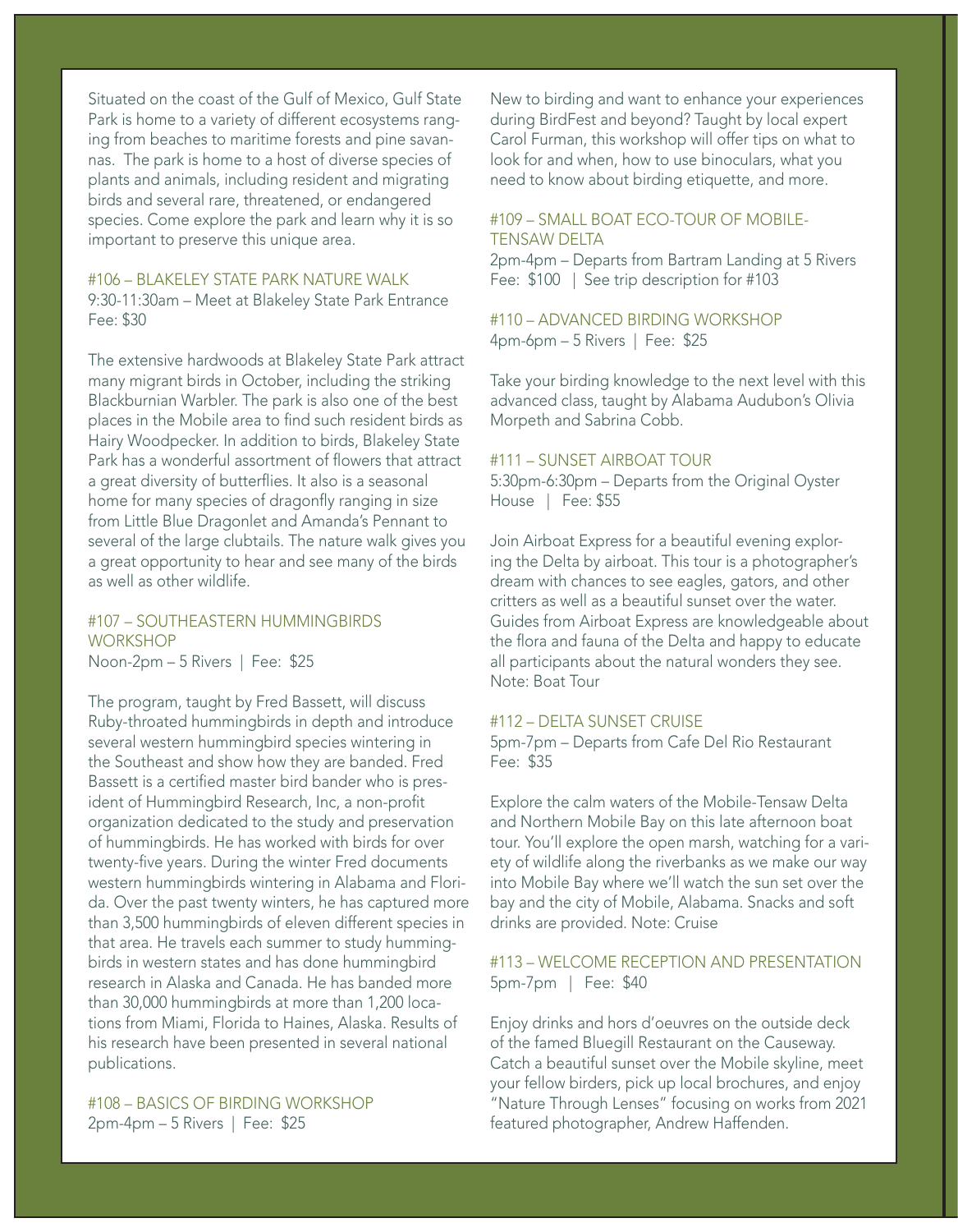#### THURSDAY, OCTOBER 7

## #200 – JACINTO PORT, WILLIAM BROOKS PARK, CHICKASAW PONDS, and BATTLESHIP PARK 6:30am-noon – Carpool from 5 Rivers | Fee: \$40

Enjoy birding the 7.5 miles of this Forever Wild property located in Saraland, Alabama. Our guides will take you through various habitats that include longleaf pine, slash, and hardwoods with views of Bayou Sara and surrounding Mobile-Tensaw Delta. William Brooks Park is located on Chickasaw Creek and offers trails and a boardwalk system to view the waterfowl, waders, and migratory birds. Birds that are frequently seen at Chickasaw Ponds include Common Gallinule, Least Bittern, Purple Gallinule, Anhinga, and various migratory birds. Note: Moderate walking

## #201 – DAUPHIN ISLAND/TRANS GULF MIGRATION **FIYWAY**

6:30am-2pm – Ride bus from 5 Rivers | Fee: \$60 – includes lunch

Dauphin Island has been named the "Birdiest Small City" in the U.S. and for good reason – an informal count in April 2008 recorded 203 species. Located on the Gulf Migration Flyway, Dauphin Island has been named one of the "top four locations in North America for viewing neotropical migration." This heavy-walking trip will visit prime birding spots, including the Dauphin Island Audubon Bird Sanctuaries, the airport marsh, Shell Mound Park, the goat trees, rock jetties at Fort Gaines, and the causeway.

#202 – SMALL BOAT ECO-TOUR OF MOBILE TENSAW DELTA

7am-9am – Departs from Bartram Landing at 5 Rivers Fee: \$100 | \*See trip #103 for description

#203 – FIELD SESSION AT BAYFRONT PARK 7:30am-10:30am – Meet at Bayfront Park in Daphne Fee: \$30

Take the skills you learned in the birding workshops out into the real world at one of the area's most easily accessible and highly diverse birding spots...Bayfront Park. Local birding expert, Larry Gardella, will teach participants how to identify specific species of birds that are regularly seen at this particular spot. Be sure to bring your binoculars and any bird identification books you have. Note: Moderate walking.

## #204 – MOBILE BAY, DAUPHIN ISLAND SEA LAB RESEARCH VESSEL ALABAMA DISCOVERY CRUISE 6:30am-2:30pm – Ride bus from 5 Rivers | Fee: \$60

Join marine biologists from Dauphin Island Sea Lab for a cruise aboard the Research Vessel Alabama Discovery. You'll learn the Bay's history, ecology, and value, perhaps see bottlenose dolphins and the Sand Island Lighthouse up close, and view specimens caught in a trawl net. Includes a stop at the George F. Crozier Estuarium. Note: Cruise.

#205 – MONARCHS AND MORE BUTTERFLY WORKSHOP 9am-10:30am – 5 Rivers | Fee: \$25

Join naturalist Eric Haskell in watching an informative film about butterflies! Following will be a discussion of the movie and a question / answer session. Eric will also touch on butterflies of coastal Alabama, butterfly conservation, gardening for butterflies and moths, photographing insects, how to locate butterflies, and more!

 #206 – PERCH CREEK/MOBILE BLUEWAY KAYAK TOUR 1pm-4 pm – Departs from McNally Park | Fee: \$55

Come paddle the City of Mobile's new birding trail, the Perch Creek Nature Trail Preserve in the lower Dog River Watershed. Join other nature lovers as we depart from the Perch Creek launch of the Dog River Scenic Blueway inside McNally Park off Dauphin Island Parkway in Mobile. We will meander through serene waters of this quiet natural resource-rich complex. Watch for Bald Eagle, osprey, various songbirds and shorebirds, and maybe a glimpse of the resident Pileated Woodpecker. Local guides will also be on hand to discuss the unique flora and fauna found in this urban estuarine system. Note: Moderate paddle

## #207 – RAPTORS AND FALCONRY WORKSHOP 2pm-4pm – 5 Rivers | Fee: \$25

Five Rivers Delta Center assistant manager and director of education Mark Wetzel will explore the variety of raptors found in Alabama. A licensed falconer, Mark will also describe the techniques and traditions associated with the sport of falconry and will introduce you to some of the amazing birds he works with.

#### #208 – SMALL BOAT ECO-TOUR OF MOBILE-TENSAW DELTA

2pm-4:pm – Departs from Bartram Landing at 5 Rivers Fee: \$100 | \*See trip #100 for description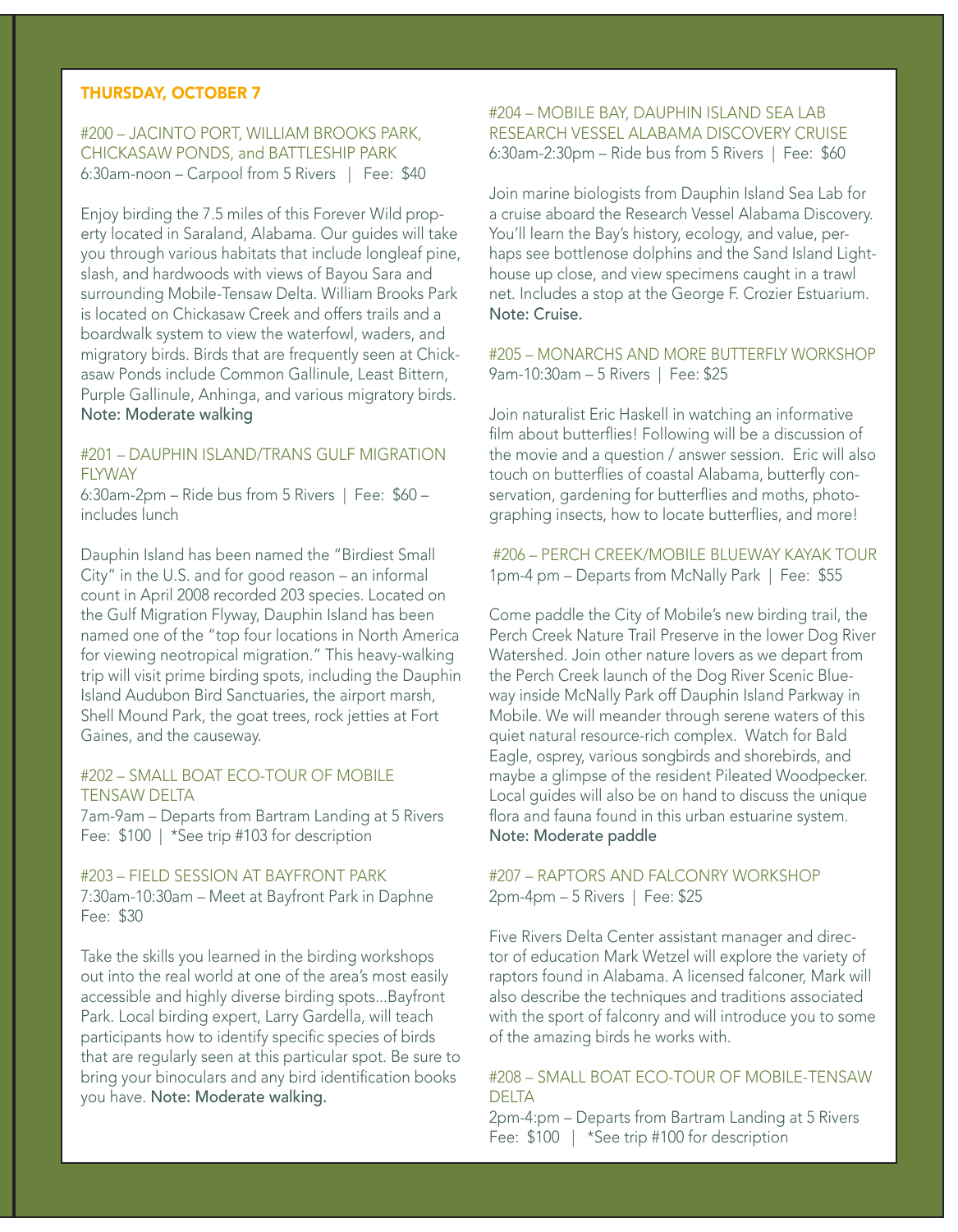## #209 – SUNSET AIRBOAT TOUR

5:30pm-6:30pm – Departs from the Original Oyster House | Fee: \$55 | \*See trip #111 for description

#210 – WEEKS BAY SUNSET CRUISE

5pm-7pm – Departs from Weeks Bay Marina | Fee: \$35

End your day with a leisurely cruise onboard the Weeks Bay Explorer along Weeks Bay and Magnolia rivers, and watch birds and marine life end their day. The sunsets over Mobile Bay are spectacular! We will position the boat perfectly, giving you time to snap great photos before heading back to dock. Note: Cruise

## #211 – DELTA SUNSET CRUISE

5pm-7pm – Departs from Cafe Del Rio Restaurant Fee: \$40 | See trip #112 for description

#212 – CHOOSING A BIRDING TOUR – UNITED STATES AND ABROAD 6pm-8pm – 5 Rivers Theater | Fee: \$25

Most birders at some point consider taking a guided birding tour, from just a few hours in an area they are visiting to multi-day domestic or international tours. Join Andrew Haffenden as he talks about how to decide which tour is right for you. He'll answer all of your questions, such as whether to take a privately guided tour just for your party or a group tour, what's a good size for a group tour, and how long should the tour last? Those are just a few of the topics, but rest assured by the end of the program you'll feel confident that the tour you might select is the best one to meet your birding needs, ability, comfort level, expectations and travel style. We'll also discuss tour etiquette and how to behave on the tour so you and your fellow tour participants get the most from the shared experience.

#### FRIDAY, OCTOBER 8

#300 – BAYOU LA BATRE, FOREVER WILD GRAND BAY SAVANNA, GRAND BAY NATIONAL WILDLIFE REFUGE, POINT AUX PINS 6:30am-2pm – Ride bus from 5 Rivers Fee: \$60 – includes lunch

The Nature Conservancy calls this area one of the "last great places on Earth." Fishing, shrimping, and oyster harvesting are big businesses here, and birding concentrates on water birds, shorebirds, and marsh species, with passerines and raptors abundant in the fall. Note: Moderate walking

### #301 – BIRD AND NATURE PHOTOGRAPHY AT MEAHER PARK

6:30am-9am – Meet at Meaher Park on the Causeway Fee: \$30

Meaher State Park, just off the Causeway, is a public park situated where the Mobile – Tensaw Delta empties into Mobile Bay. A raised 1,000-foot-long boardwalk offers spectacular viewpoints of Ducker Bay and Bay John and affords photographers a close vantage point to the birds. A fishing pier and an oyster shell beach also provide unique views and photo opportunities. Shorebirds large and small feed in the shallow waters of Ducker Bay along with Ospreys, herons, egrets, bitterns, ibis, American White Pelicans, terns, Common and Purple Gallinules, and several species of rails. Alligators, raccoons, otters, rabbits, butterflies, dragonflies, and a large variety of plants also inhabit the park. Join local award-winning nature photographers Rodney Kilgore and Carol Furman who will guide a morning photo walk to explore the park and all it has to offer, and give tips on where and how to get the best shots.

#### #302 – SMALL BOAT ECO-TOUR OF MOBILE-TENSAW **DELTA**

7am-9am – Departs from Bartram Landing at 5 Rivers Fee: \$100 | \*See trip #103 for description

#303 – BON SECOUR NATIONAL WILDLIFE REFUGE 7:30-11:30am – Meet at Bon Secour National Wildlife Refuge | Fee: \$40 – Lunch will be provided

Bon Secour National Wildlife Refuge on Fort Morgan Peninsula is a prime birding location. Guides and naturalists will take you down trails through woods, coastal marsh, and sandy beaches to seek birds and wildlife in a variety of habitats. A new boardwalk trail opened in 2018. Please note, this is a remote area and you will need to bring water. Note: Extensive walking/sand & distance

#### #304 – DELTA WILDLIFE BOAT TOUR

9am-10:30am – Departs from Cafe Del Rio Restaurant Fee: \$35

Experience the lower Mobile-Tensaw Delta on this highly rated wildlife tour. You'll float amongst the open Marsh watching for a variety of wildlife, and learn about these unique animals of the swamp and how they live. This is the "must do" tour for all avid lovers of nature and its creatures when visiting Mobile, Alabama. The Mobile-Tensaw Delta is Mobile's biggest jewel - If you do nothing else, take this trip! Note: Cruise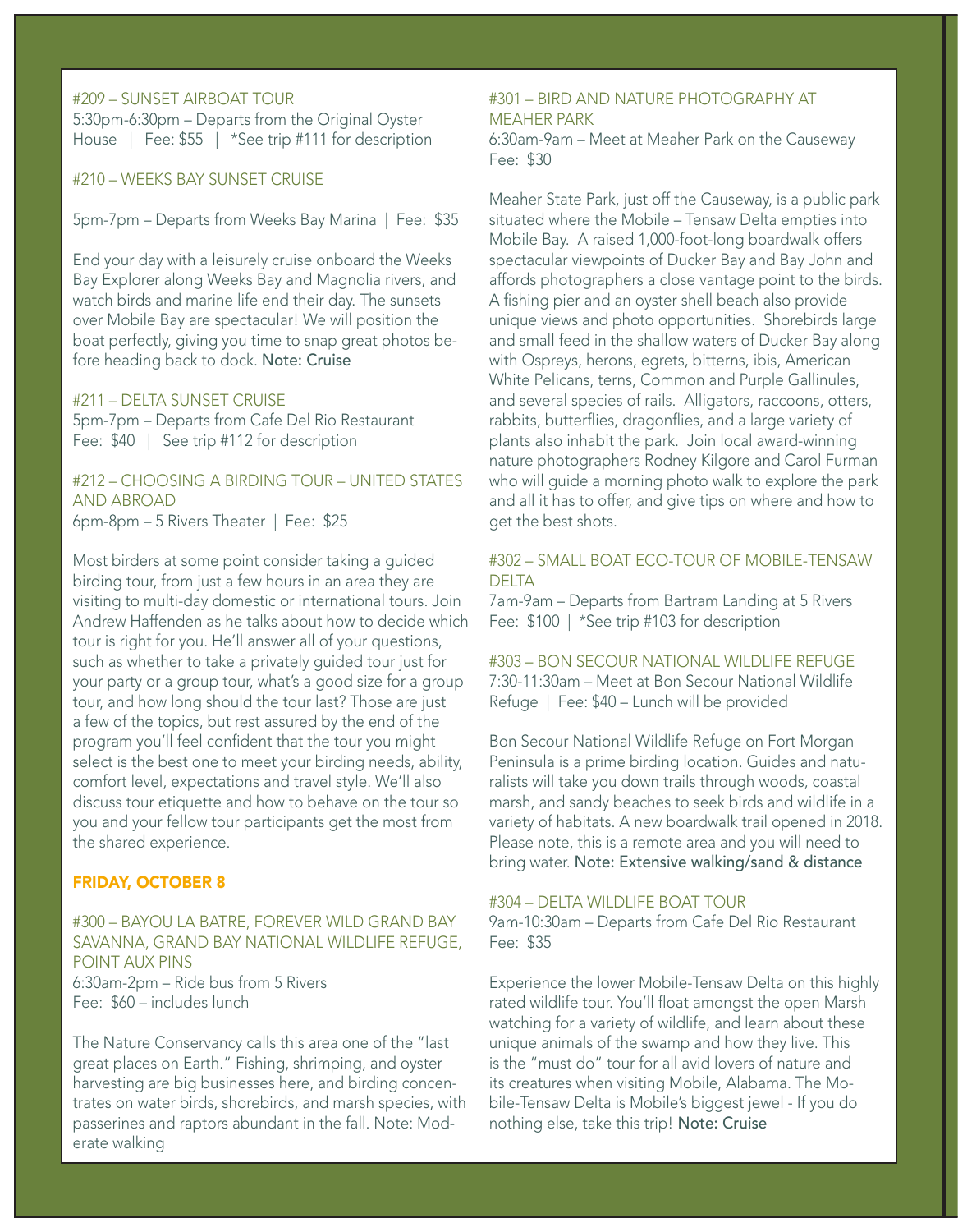## #305 – BUILDING A BACKYARD WILDLIFE HABITAT 10am-11:30am – 5 Rivers | Fee: \$25

Creating a backyard habitat that attracts birds, bugs, bunnies and the rest of the local wildlife is a fun and rewarding experience. Whether you live in the city, on suburban lot, or in a rural area with loads of land, you can provide all of the basic necessities for inviting the locals into your yard. Planting a wildlife-friendly garden can enhance the enjoyment of any yard, and providing for the birds and animals has a positive impact on wildlife that extends far beyond the boundaries of your property line. You'll be led by Rebecca Bryant, architect and co-founder of WATERSHED, where she works to create and build environments that inspire a greater connection to the natural world, and 5 Rivers assistant manager and director of education Mark Wetzel, where Mark will show participants a "backyard habitat" in the works at 5 Rivers.

#306 – MOBILE RIVER, BAY, AND DELTA TOUR 1pm-2:30 pm – Departs from Cooper Riverside Park Fee: \$35

The most interesting water-based tour in Alabama – You'll experience the 10th busiest Port in the nation, the 4th largest, and most diverse estuary in North America and the 2nd largest river delta in the U.S. You'll see a working port, naval vessels, large and interesting cargo ships up exceptionally close, along with Mobile Bay, historical landmarks, birds, dolphins, and gators are all often seen on this tour. Note: Cruise

#307 – GRAHAM CREEK/WOLF BAY KAYAK TOUR 1pm-4:pm – Departs from Graham Creek Nature Preserve Fee: \$55

This tour departs from the Graham Creek Nature Preserve in Foley, Alabama. We'll explore the protected waters of Graham Creek as we watch Brown Pelicans dive around us. This tour will make its way out to the North end of Wolf Bay, a premiere dolphin habitat of the area. There we'll explore the bay and its local wildlife including many species of wading birds and raptors. Note: Moderate paddle

#308 – SMALL BOAT ECO-TOUR OF THE MOBILE TENSAW DELTA 2pm-4pm – Departs from Bartram Landing at 5 Rivers

Fee: \$100 | \*See trip #103 for description

#### #309 – AVIAN CONSERVATION: PAST, PRESENT, AND FUTURE

4:30pm-5:30pm – Tensaw Theatre at 5 Rivers | Fee: \$25

Explore the history of human exploitation of avian populations, causes (past and present) of species declines and the efforts applied to mitigate habitat/species losses, and future problems associated with increased land use/alteration, climate change, and sea level rise. Joel Borden is a vertebrate ecologist and instructor of biology at the University of South Alabama where he has been active in education and research in avian biology for over 10 years.

#310 – AN EVENING OF SOUTHERN HOSPITALITY 6pm - 9pm - 5 Rivers | Fee: \$60

What better way to experience Southern hospitality than with a delicious meal that features coastal favorites, plus a great selection of beer and wine, followed by keynote speaker Mark Woodrey, PhD, a research biologist at the Mississippi State University Coastal Research Center. Mark also serves as the Research Coordinator at the Grand Bay National Estuarine Research Reserve. His topic for the evening will be Pine Savanna Birds. Throughout the evening enjoy a beautiful video presentation of bird and wildlife photography from along the Coastal Birding Trail, created by Kathy Hicks, outreach and education, of 5 Rivers Delta Resource Center. We will announce winners of the raffle following the keynote presentation.

#### SATURDAY, OCTOBER 9

#400 – SALT AIRE IN MOBILE COUNTY 7am-noon – Carpool from 5 Rivers | Fee: \$30

Located north of the mouth of East Fowl River in Mobile County, the 233-acre Salt Aire property possesses one of the most pristine examples of old growth mesic Beech-Magnolia hardwood forest in the area and one of the few remaining examples of this rare habitat. The canopy trees across the property are both massive and impressive; their large stature reflects Salt Aire's lack of logging over a period of perhaps 100 years or more. This old-growth hardwood forest is important ecologically as the habitat offers numerous benefits to wildlife, including providing important stopover and foraging habitat for neotropical migrants and local breeding species. The upland knolls and ridges serve as scenic promontories overlooking the adjacent marshes, offering unique opportunities to view wading and marsh birds such as herons and egrets, rails, and ospreys. Note: Moderate walking